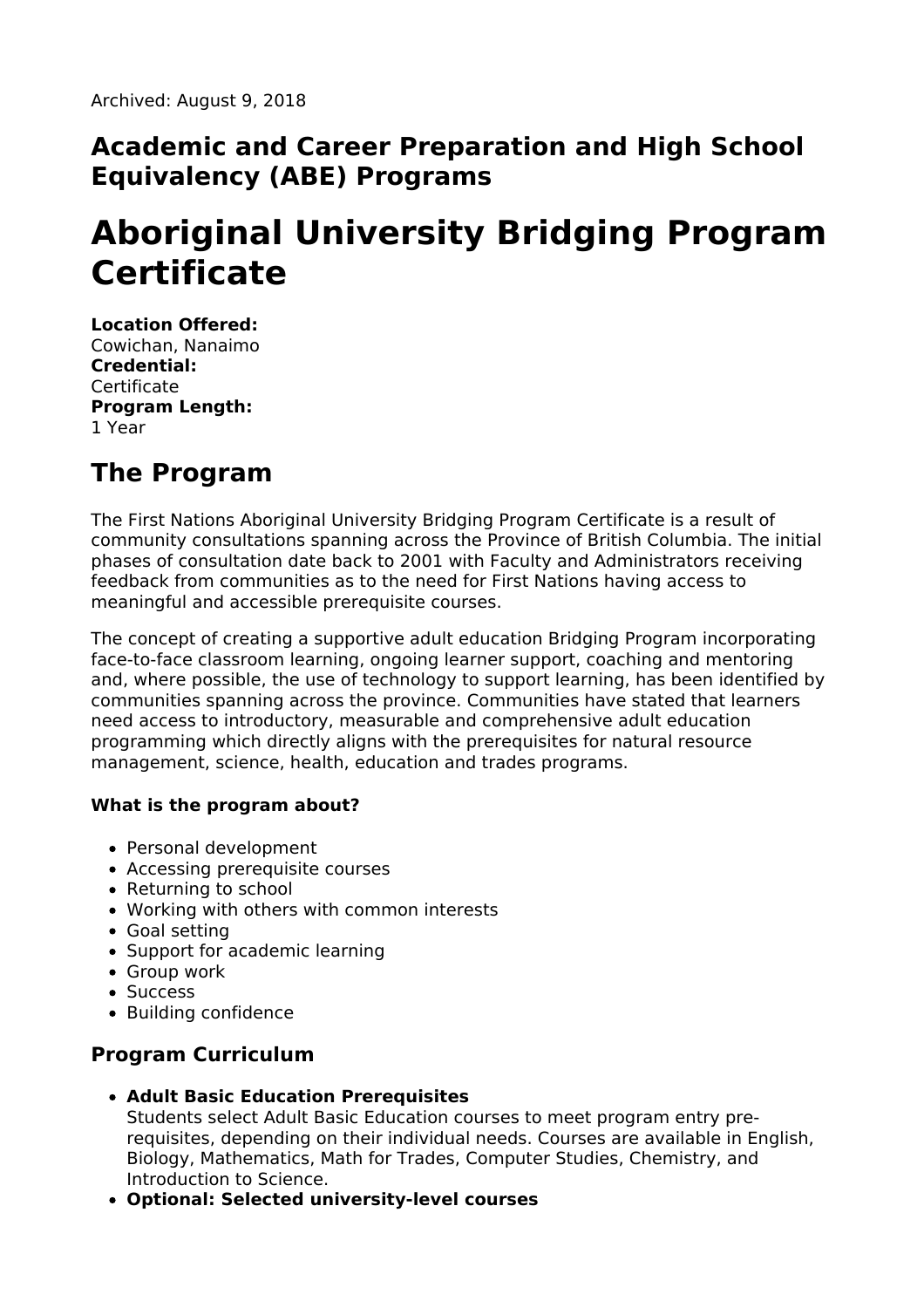Students may have an opportunity to take introductory university level courses, or orientation to trades programs.

# **Program Outline**

The program is individually designed, based on the needs and goals of each student. The following are sample program streams, for students bridging into Forestry, Practical Nursing, and Trades programs.

Bridging into many other programs, and other courses are available.

### **Example #1: Bridging into Forestry**

#### **August**

• ILRP 100 - (Indigenous Learning and Recognition Portfolio)

#### **Fall Semester**

- ILRP 100 (Indigenous Learning and Recognition Portfolio)
- ENGL 047 (English-Advanced)
- SCIE 040 (Science and Technology)
- FRST 131 (Forest Botany)

#### **Spring Semester**

- ILRP 100 (Indigenous Learning and Recognition Portfolio)
- BIOL 047 (Biology 11 Advanced)
- MATH 045 (Principles of Math 11: Part I)
- FRST 162 (Fire Management)

#### **Intersession Semester**

- ENGL 067 (English-Provincial)
- MATH 046 (Principles of Math 11: Part II)

### **Example #2: Bridging into Practical Nursing**

#### **August**

• ILRP 100 - (Indigenous Learning and Recognition Portfolio)

#### **Fall Semester**

- ILRP 100 (Indigenous Learning and Recognition Portfolio)
- ENGL 037 (English Intermediate)
- MATH 020 (Math-Fundamental)
- Selected UP course, for example: PNUR 171T (Human Relationships I)

#### **Spring Semester**

- ILRP 100 (Indigenous Learning and Recognition Portfolio)
- ENGL 047 (English-Advanced)
- MATH 030 (Math-Intermediate)
- Selected UP course, for example: PNUR 172T (Human Relationships II)

#### **Intersession Semester**